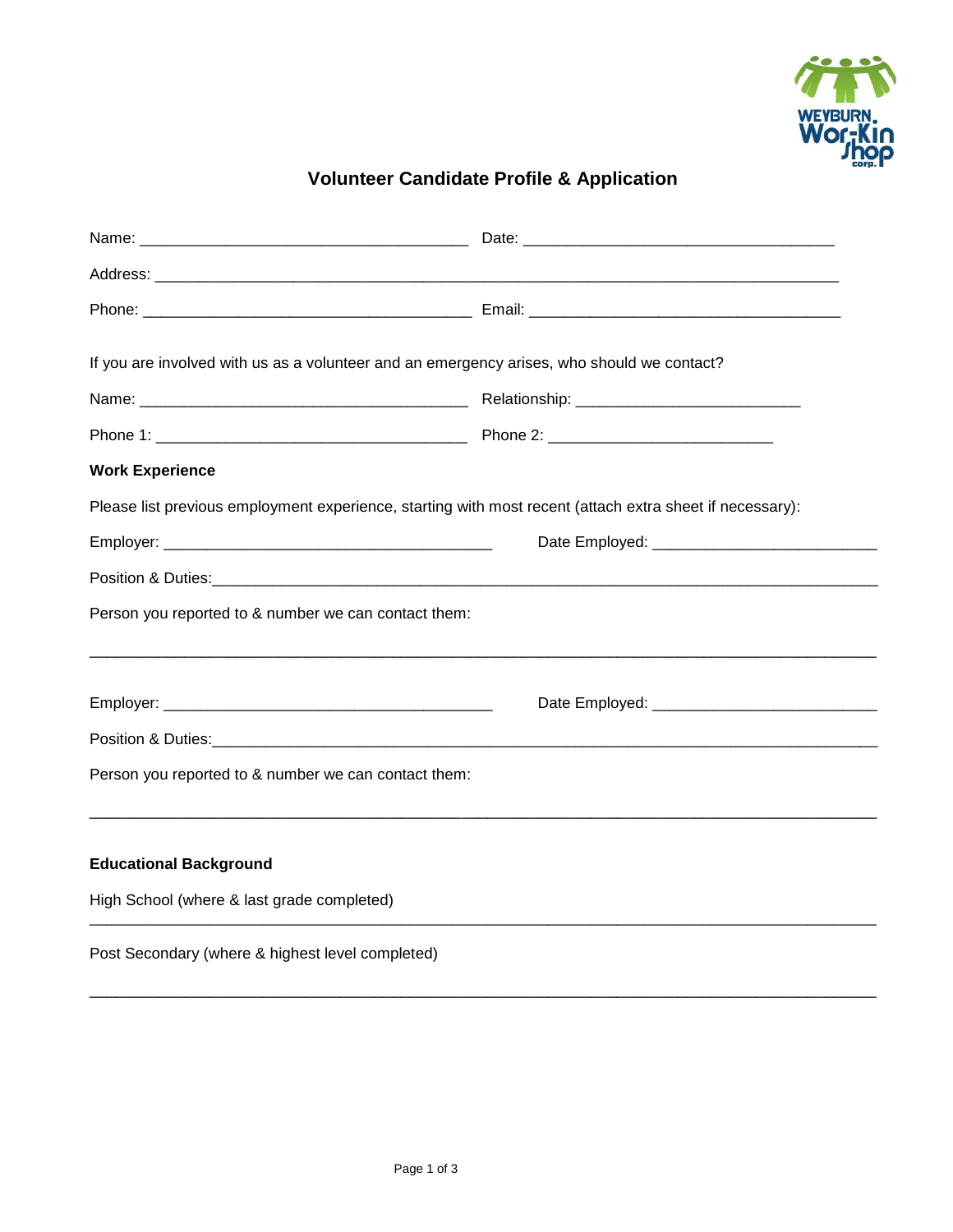## Previous Volunteer Experience (use a separate sheet if necessary)

| Place:                  |  |
|-------------------------|--|
| Date of Commitment:     |  |
| Assignment/Duties: __   |  |
| Reference Name & Phone: |  |

Please list any relevant skills & abilities you have which you feel may contribute to a volunteer position with the Weyburn Wor-Kin Shop Corp.

Please list any physical limitations you may have:

Please list all specialized training you have, including dates taken:

Do you have valid CPR & First Aid Training? When does this expire? (proof will be required)

## **General Information**

What type of volunteer work are you interested in?

Why do you want to be a volunteer for the Weyburn Wor-Kin Shop Corp.?

How did you hear about the Weyburn Wor-Kin Shop Corp.?

Please list hours & days you are available for volunteering: